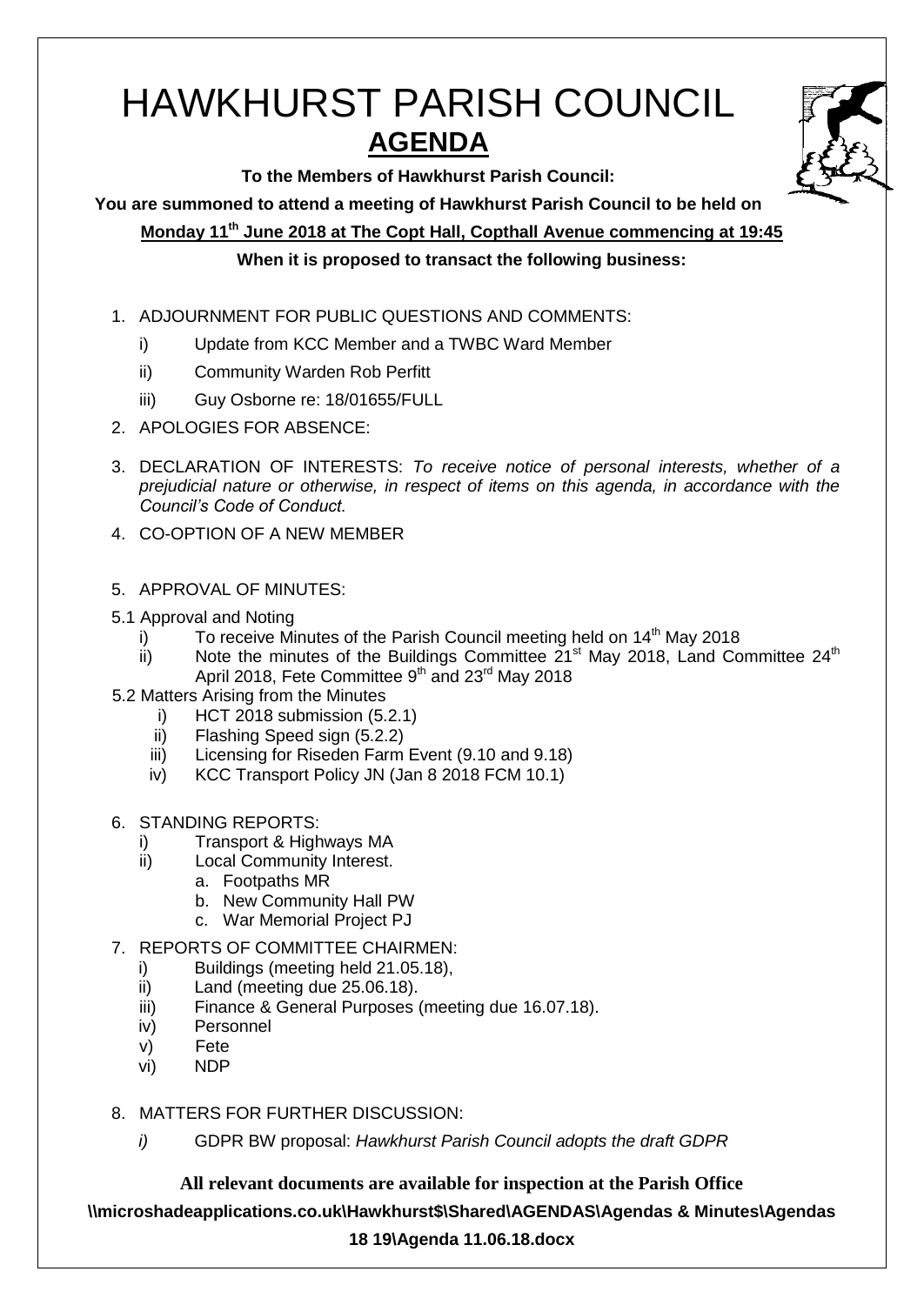*Employee Privacy Notice, Privacy Statement, Privacy Notice for Suppliers, Recruitment Privacy Notice, Subject Access Notice and Questionnaire, Basic Consent Privacy Notice, Councillor Privacy Notice and Information Form, Data Breach Procedure and Data Protection Policy.*

- *ii)* Beechcroft Accountancy Ltd Agreement
- *iii)* Section 137 grants
- 9. CORRESPONDENCE:
- 10. FINANCE:
- 11. PLANNING:
- 12. BURIAL & MEMORIAL:
- 13. NOTES & INFORMATION:
- 14. CONFIDENTIAL:
	- i) TWBC Meeting update

*Pursuant to section 1 (2) of the Public Bodies (Admission to Meetings) Act 1960 it is resolved that, because of the confidential nature of the business to be transacted, the public and the press leave the meeting during consideration of the following items:*

15. CLOSURE:

Nicole Godwin, Clerk to the Parish Council

Agenda Item 9: Correspondence

|    | Date<br>Received | From                                                       | Subject                                                 |
|----|------------------|------------------------------------------------------------|---------------------------------------------------------|
|    | 21/05/2018       | Kent Countryside<br>Access Forum                           | Dog attacks on livestock awareness campaign             |
| 2  | 04/06/2018       | <b>Kent County</b><br><b>Playing Fields</b><br>Association | Invitation to AGM on 20 <sup>th</sup> June in Maidstone |
| 3  |                  |                                                            |                                                         |
| 4. |                  |                                                            |                                                         |
| 5. |                  |                                                            |                                                         |

#### Agenda Item 10: Finance. INCOME AND EXPENDITURE MAY 2018

| Accounts for payment            | £  | 13,904.47 |
|---------------------------------|----|-----------|
| Payment received                | £  | 66,222.20 |
| <b>Net Expenditure</b>          | £  | 52,317.73 |
| <b>Cambridge &amp; Counties</b> | £  | 76,141.95 |
| <b>Cambridge Building</b>       |    |           |
| Society                         | £  | 75,201.05 |
| <b>Lloyds Current</b>           | £. | 10,547.33 |
| <b>Lloyds Access Reserve</b>    | £  | 50,211.19 |

**All relevant documents are available for inspection at the Parish Office \\microshadeapplications.co.uk\Hawkhurst\$\Shared\AGENDAS\Agendas & Minutes\Agendas 18 19\Agenda 11.06.18.docx**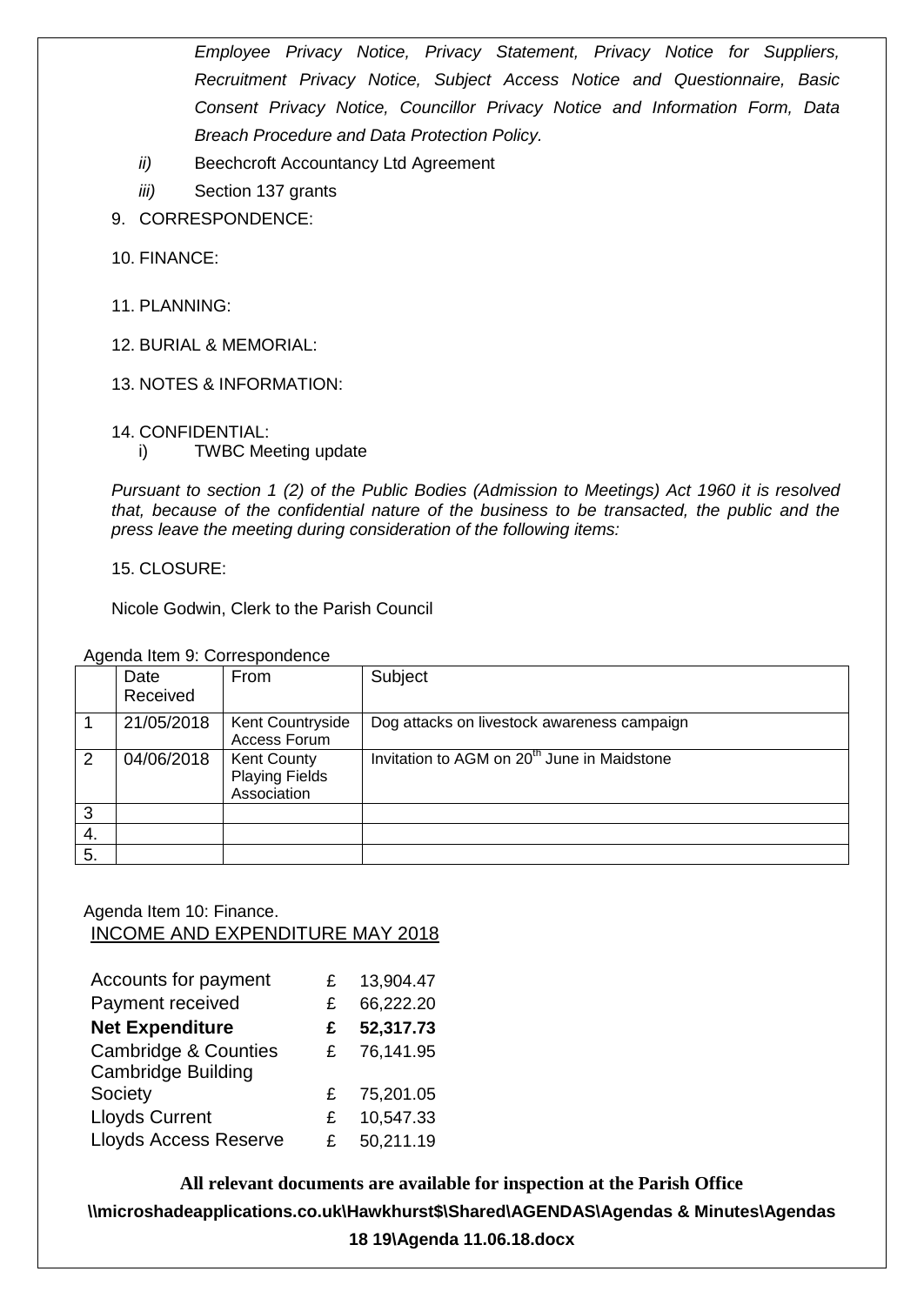- 10.1 Agreement to pay payments schedule.
- 10.2 Account reconciliation and petty cash check.
- 10.3 Internal Audit report

#### Agenda Item 11: Planning

11.1 Planning & Highways Information:

| Ref. No.          | Proposal                                                                                                                                                                  | Location                                                               | Comments                                                                                          |
|-------------------|---------------------------------------------------------------------------------------------------------------------------------------------------------------------------|------------------------------------------------------------------------|---------------------------------------------------------------------------------------------------|
| 18/00952/FUL      | Variation of Condition<br>8 (94/00357/FUL<br>Opening Hours) to<br>increase by one hour<br>each end 07:00 to<br>23:00 to 06:00 to<br>midnight.                             | <b>Highgate Service</b><br>Station, Rye Road                           | Application withdrawn.                                                                            |
| 18/01045/LBC      | LBC for Erection of 2<br>storey infill extension,<br>single storey side<br>extension and<br>detached garage with<br>vehicular access.                                     | 4 Gingerbread Lane                                                     | Application withdrawn.<br>FULL planning application<br>18/01044/FULL granted (see<br>Item 11.2.7) |
| 0024/2017/TP<br>O | TPO granted on<br>Hungersole Wood and<br>1 vintage Oak.                                                                                                                   | Stream Hill Farm,<br><b>Stream Lane</b>                                |                                                                                                   |
| 17/01858/FUL<br>L | Construction of new<br>vehicular access to<br>separate residential<br>and agricultural traffic;<br>installation of 2<br>wooden gates and<br>one metal pedestrian<br>gate. | Park Farm, Water Lane                                                  | Must comment to Secretary of<br>State at PINS, Bristol by 5 <sup>th</sup><br>July.                |
| <b>KCC</b>        | Rural bus services -<br>KCC's Big<br>Conversation                                                                                                                         | <b>Public Meeting High</b><br>Weald Academy, Angley<br>Road, Cranbrook | $17th$ July 7- 9 pm.                                                                              |
| <b>TWBC</b>       | Local Green Space<br>Assessment                                                                                                                                           | Borough-wide including<br>26 sites in Hawkhurst                        | Part of new TWBC Local Plan                                                                       |

11.2 Planning TWBC Approved:

| Ref           | Proposal                                                                                             | Location                                  | Comments/Valid                                                                                                      |
|---------------|------------------------------------------------------------------------------------------------------|-------------------------------------------|---------------------------------------------------------------------------------------------------------------------|
| 18/00798/FULL | Shopfront extension and part<br>change of use to sandwich bar                                        | <b>Highgate Service</b><br><b>Station</b> | Shop hours 07.00 - 23.00<br>Mon-Sat and 08.00-22.00<br>Sun and Bank Hols, Noise<br>and odour restrictions<br>apply. |
| 18/00924/FULL | Variation condition 3<br>17/01863/FULL change of<br>external materials from stone to<br><b>brick</b> | Tilden Farmhouse,<br><b>Water Lane</b>    |                                                                                                                     |
| 18/00917/TPO  | Plane tree: Thin crown and<br>reduce lateral branches                                                | The Old Vicarage,<br><b>Hastings Road</b> |                                                                                                                     |
| 18/00900/FULL | Erection of single storey rear<br>extension and front entrance                                       | 21 Sandrock Villas,<br>Cranbrook Road     |                                                                                                                     |

**All relevant documents are available for inspection at the Parish Office**

**\\microshadeapplications.co.uk\Hawkhurst\$\Shared\AGENDAS\Agendas & Minutes\Agendas** 

#### **18 19\Agenda 11.06.18.docx**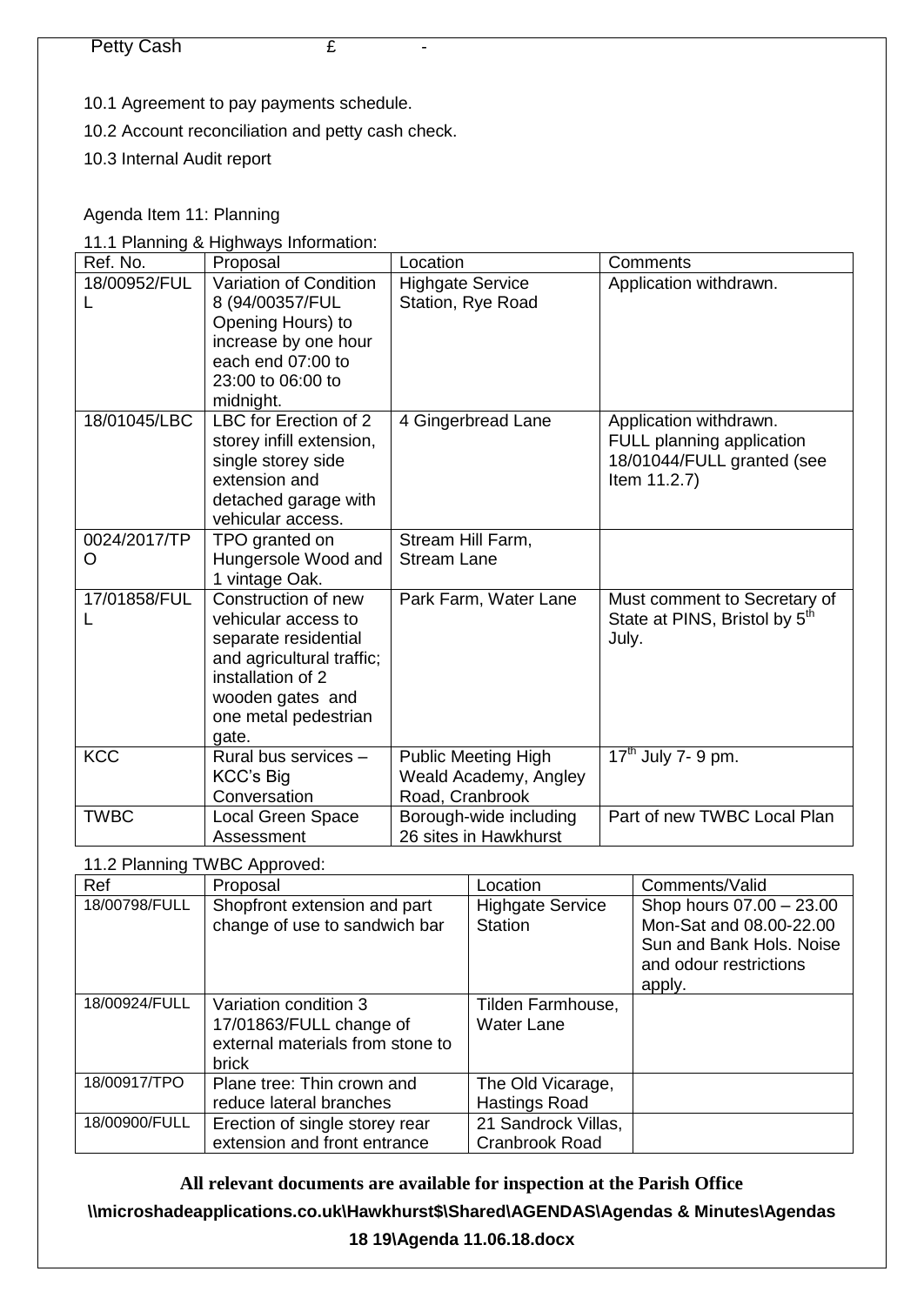|               | porch.                            |                   |                                    |
|---------------|-----------------------------------|-------------------|------------------------------------|
| 18/01014/FULL | Erection of single storey         | The Cottage, High |                                    |
|               | orangery on western side.         | <b>Street</b>     |                                    |
| 18/01274/TCA  | Fell 4 conifers, reduce cherry by | 2 Iddenden        |                                    |
|               | 50% and lower lateral branch,     | Cottages, High    |                                    |
|               | reduce lower laterals on damson   | <b>Street</b>     |                                    |
| 18/01044/FULL | Erection of 2 storey infill       | 4 Gingerbread     | LBC application withdrawn          |
|               | extension, single storey side     | Lane              |                                    |
|               | extension and detached garage     |                   |                                    |
|               | with vehicular access.            |                   |                                    |
| 18/01201/ADV  | Advertisement hoarding            | Site of former    | Consent expires on 1 <sup>st</sup> |
|               |                                   | Woodham Hall,     | April 2019.                        |
|               |                                   | <b>Rye Road</b>   |                                    |

#### 11.3 Planning TWBC Refused:

| Ref. No.         | Proposal                         | Location                      | Comments/Valid                                                                                                                                                                                                                                                                                                                                                                                                                                                                                                                                                                                                   |
|------------------|----------------------------------|-------------------------------|------------------------------------------------------------------------------------------------------------------------------------------------------------------------------------------------------------------------------------------------------------------------------------------------------------------------------------------------------------------------------------------------------------------------------------------------------------------------------------------------------------------------------------------------------------------------------------------------------------------|
| 18/00057F<br>ULL | Erection of<br>a new<br>dwelling | Sherrard House,<br>Horns Road | Greenfield site, unsustainable location (distance from<br>local amenities), outside LBD, incursion in the<br>countryside so conflicts with NPPF; proposal does not<br>conserve and enhance the rural and scenic beauty of<br>the AONB with a more than minimal impact on the<br>landscape character of the locality, so contrary to<br>NPPF, CP4 and 14 of the 2010 TWBC Core Strategy<br>and 2006 Local Plan as well as HD1, HD3, HD4, LP1<br>agnd LP2 of the Hawkhurst NDP. No habitat survey<br>provided to establish potential impact on protected<br>species, contrary to NPPF, TWLP 2006 and TWCS<br>2010. |

# 11.4 Planning Applications received:

|                 | <b>TWBC Planning Portal</b> |                                                                                                                                                                                                                                                                       |                                                                                    |                                              |  |  |
|-----------------|-----------------------------|-----------------------------------------------------------------------------------------------------------------------------------------------------------------------------------------------------------------------------------------------------------------------|------------------------------------------------------------------------------------|----------------------------------------------|--|--|
|                 | $Nu$ Applicat               | <b>Proposal</b>                                                                                                                                                                                                                                                       | <b>Location</b>                                                                    | <b>Comments</b>                              |  |  |
| mb <sub>l</sub> | ion No                      |                                                                                                                                                                                                                                                                       |                                                                                    |                                              |  |  |
| er              | 18                          | 3 KCC/TW Change of use from woodland to form<br>/0042/20 extension to Water Treatment Works to be<br>occupied by a vehicle turning head.                                                                                                                              | <b>Hawkhurst North</b><br><b>Wastewater Treatment</b><br>Works, Heartenoak<br>Road | Resolution per 29 <sup>th</sup><br>May 2018. |  |  |
|                 | 26 18/0137<br>6/FULL        | Demolition of rear and side extensions and Saintfield, High Street<br>construction of new 2 storey side extension<br>and a single storey rear extension                                                                                                               |                                                                                    |                                              |  |  |
|                 | 27 18/0137<br>9/LBC         | LBC for partial rebuilding of existing Tilden Farmhouse,<br>chimney                                                                                                                                                                                                   | <b>Water Lane</b>                                                                  |                                              |  |  |
|                 | 28 18/0149<br>5/FULL        | Construction of a new dwelling within the Highgate<br>grounds of Highgate Hall                                                                                                                                                                                        | Hall,<br>Rye<br>Road                                                               |                                              |  |  |
|                 | 29 18/0152<br>0/FULL        | Construction of commercial building for B1 Kent Woodware Site,<br>light industrial, B2 general industrial and B8 Cranbrook Road<br>storage and distribution with<br>access.<br>parking and drainage on land to immediate<br>south of Hawkhurst Station Business Park. |                                                                                    |                                              |  |  |
|                 | 30 18/0165<br>5/FULL        | Demolition of existing cattle barn and poly Cattle Barn, Potters<br>tunnel and erection of 1 dwelling including Farm, Potters Lane<br>landscape and ecology schemes.                                                                                                  |                                                                                    |                                              |  |  |
|                 | 9/FULL                      | 31 18/0136 Demolition<br>of existing single storey 1 Talbot Place, Talbot<br>extension and construction of 2 storey side Road<br>extension                                                                                                                            |                                                                                    |                                              |  |  |

**All relevant documents are available for inspection at the Parish Office \\microshadeapplications.co.uk\Hawkhurst\$\Shared\AGENDAS\Agendas & Minutes\Agendas 18 19\Agenda 11.06.18.docx**